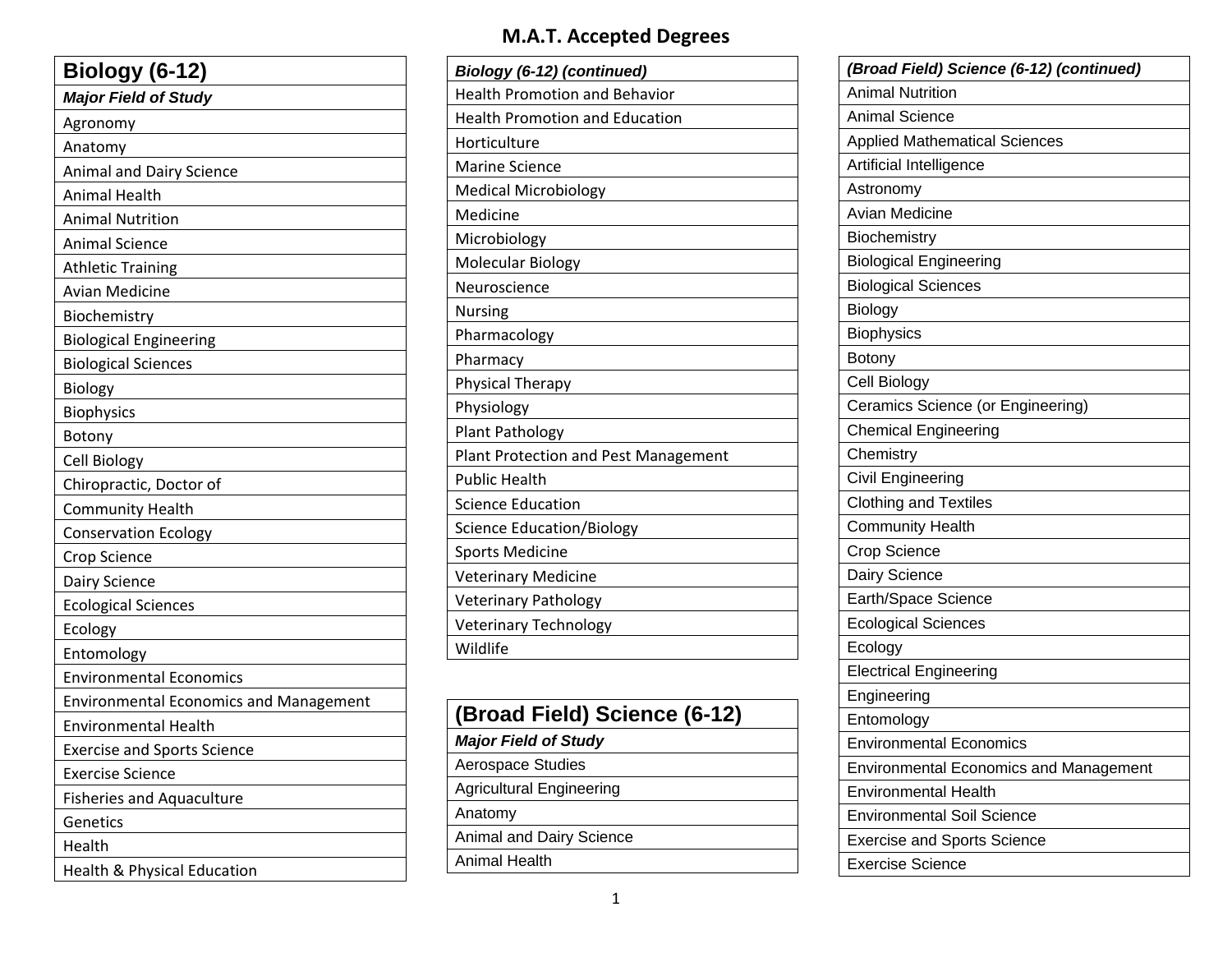| (Broad Field) Science (6-12) (continued) |
|------------------------------------------|
| Genetics                                 |
| Geography                                |
| Geology                                  |
| Health                                   |
| <b>Health and Physical Education</b>     |
| <b>Health Promotion and Behavior</b>     |
| <b>Health Promotion and Education</b>    |
| <b>History of Science</b>                |
| <b>Industrial Chemistry</b>              |
| <b>Marine Science</b>                    |
| <b>Marine Science</b>                    |
| <b>Mechanical Engineering</b>            |
| <b>Medical Microbiology</b>              |
| Medicine                                 |
| Meteorology                              |
| Microbiology                             |
| Molecular Biology                        |
| <b>Natural Science</b>                   |
| Neuroscience                             |
| Nursing                                  |
| <b>Nutrition Science</b>                 |
| Pharmacology                             |
| Pharmacy                                 |
| Philosophy of Science                    |
| <b>Physical Science</b>                  |
| Physics                                  |
| Physics and Astronomy                    |
| Physiology                               |
| <b>Public Health</b>                     |
| <b>Science Education</b>                 |
| <b>Science Education/Biology</b>         |
| <b>Science Education/Chemistry</b>       |
| <b>Textile Sciences</b>                  |

#### **M.A.T. Accepted Degrees**

*(Broad Field) Science (6-12) (continued)* Veterinary Medicine Veterinary Pathology Veterinary Technology Wildlife Zoology

| <b>Business Education (6-12)</b>  |  |  |
|-----------------------------------|--|--|
| <b>Major Field of Study</b>       |  |  |
| Accounting                        |  |  |
| Advertising                       |  |  |
| <b>Business Administration</b>    |  |  |
| Economics                         |  |  |
| Finance                           |  |  |
| Management                        |  |  |
| Management of Information Systems |  |  |
| Marketing                         |  |  |
| <b>Real Estate</b>                |  |  |
| Sports Management                 |  |  |

| Chemistry (6-12)            |
|-----------------------------|
| <b>Major Field of Study</b> |
| Biochemistry                |
| <b>Chemical Engineering</b> |
| Chemistry                   |
|                             |

| <b>Earth/Space Science (6-12)</b> |  |
|-----------------------------------|--|
| <b>Major Field of Study</b>       |  |

Astronomy

Earth/Space Science

Geology

*Earth/Space Science (6-12) (continued)*

Marine Science

Physical Science

Physics and Astronomy

## **Economics (6-12)**

*Major Field of Study* 

Any business degree

Any degree with 15 hours of Economics courses

| <b>English (6-12)</b>         |  |
|-------------------------------|--|
| <b>Major Field of Study</b>   |  |
| American Literature           |  |
| <b>British Literature</b>     |  |
| Classics                      |  |
| <b>Comparative Literature</b> |  |
| English                       |  |
| <b>English Education</b>      |  |
| Linguistics                   |  |
| Literature                    |  |
| World Literature              |  |

| History (6-12)              |  |
|-----------------------------|--|
| <b>Major Field of Study</b> |  |
| African American Studies    |  |
| African Studies             |  |
| <b>American History</b>     |  |
| <b>American Studies</b>     |  |
| Anthropology                |  |
| Asian Studies               |  |
| European History            |  |